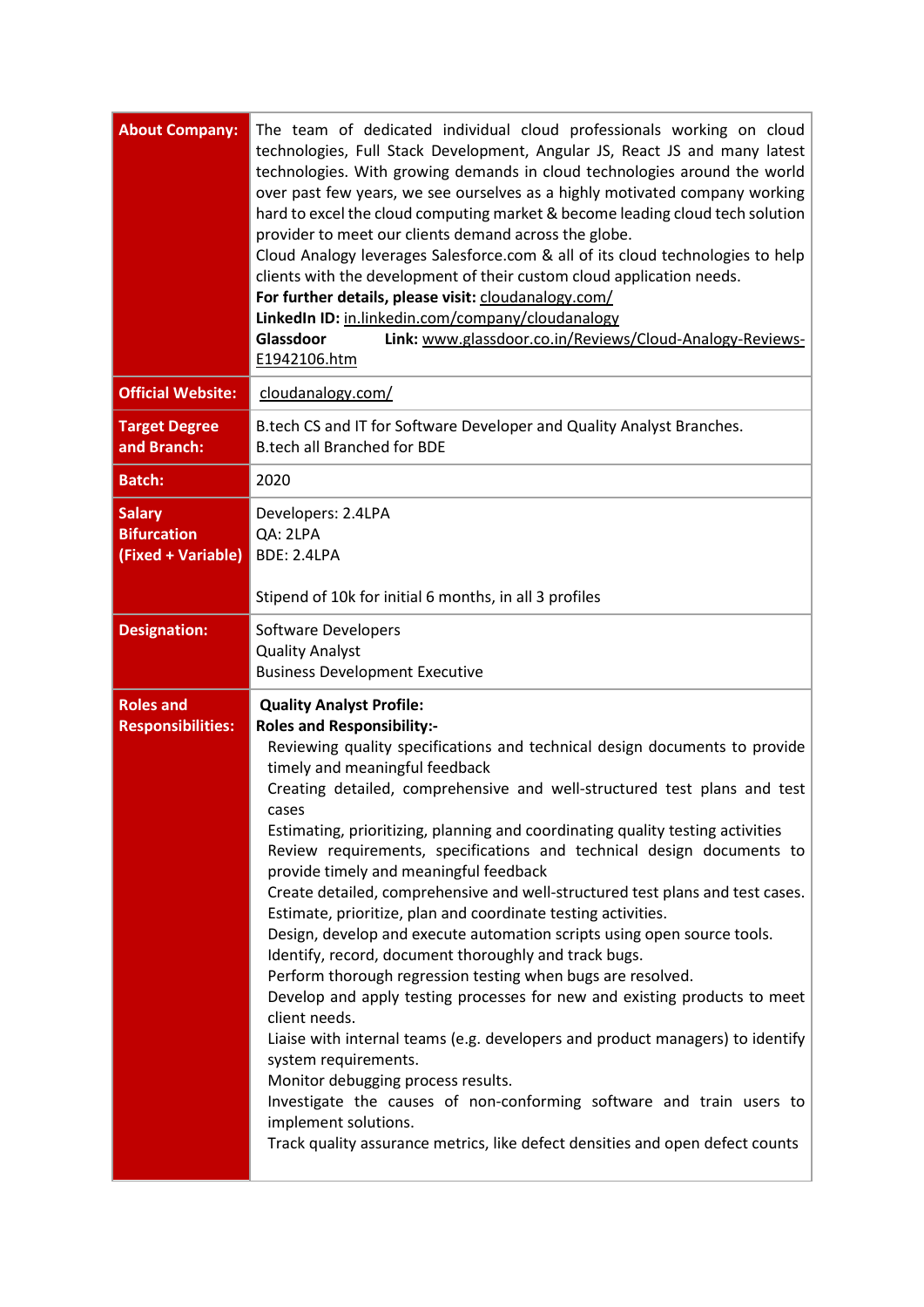## **Roles and Responsibility:-**

|                                      | Develop and implement new software programs, coding design.<br>Maintain and improve the performance of existing software<br>Clearly and regularly communicate with management and technical support<br>colleagues<br>Design and update software database<br>Recommend improvements to existing software programs as necessary.<br>End user support and Training, Project Management<br>collaboration and communication.<br><b>For Business Development Executive</b><br><b>Roles and Responsibilities:</b><br>Identifying new sales leads<br>Pitching products and/or services<br>Maintaining fruitful relationships with existing customers<br>Demand generation through outbound marketing activities. Researching<br>organisations and individuals to identify new leads and potential new markets.<br>Prospect Identification, Nurturing & Closure. Researching the needs of other<br>companies and learning who makes decisions about purchasing.<br>Lead Generation and Management by Contacting potential clients via email or<br>phone to establish rapport and set up meetings / Cold Calling.<br>Independent Sales Target.<br>Planning and overseeing new marketing initiatives<br>Attending conferences, meetings, and industry events<br><b>New Business Acquisition</b><br>Contacting clients to inform them about new developments in the company's<br>products<br>Developing quotes and proposals<br>Negotiating and renegotiating by phone, email, and in person<br>Developing sales goals for the team and ensuring they are met<br>Training personnel and helping team members develop their skills<br>Market Research and Analysis |                                                                                                                             |  |
|--------------------------------------|-------------------------------------------------------------------------------------------------------------------------------------------------------------------------------------------------------------------------------------------------------------------------------------------------------------------------------------------------------------------------------------------------------------------------------------------------------------------------------------------------------------------------------------------------------------------------------------------------------------------------------------------------------------------------------------------------------------------------------------------------------------------------------------------------------------------------------------------------------------------------------------------------------------------------------------------------------------------------------------------------------------------------------------------------------------------------------------------------------------------------------------------------------------------------------------------------------------------------------------------------------------------------------------------------------------------------------------------------------------------------------------------------------------------------------------------------------------------------------------------------------------------------------------------------------------------------------------------------------------------------------------------------------|-----------------------------------------------------------------------------------------------------------------------------|--|
| <b>Joining</b><br><b>Locations:</b>  | Noida                                                                                                                                                                                                                                                                                                                                                                                                                                                                                                                                                                                                                                                                                                                                                                                                                                                                                                                                                                                                                                                                                                                                                                                                                                                                                                                                                                                                                                                                                                                                                                                                                                                 |                                                                                                                             |  |
| <b>Joining Period:</b>               | Immediate                                                                                                                                                                                                                                                                                                                                                                                                                                                                                                                                                                                                                                                                                                                                                                                                                                                                                                                                                                                                                                                                                                                                                                                                                                                                                                                                                                                                                                                                                                                                                                                                                                             |                                                                                                                             |  |
| <b>Interview</b><br><b>Location:</b> | <b>Virtual Interviews</b>                                                                                                                                                                                                                                                                                                                                                                                                                                                                                                                                                                                                                                                                                                                                                                                                                                                                                                                                                                                                                                                                                                                                                                                                                                                                                                                                                                                                                                                                                                                                                                                                                             |                                                                                                                             |  |
| Dates:                               | Last date to<br><b>Apply:</b>                                                                                                                                                                                                                                                                                                                                                                                                                                                                                                                                                                                                                                                                                                                                                                                                                                                                                                                                                                                                                                                                                                                                                                                                                                                                                                                                                                                                                                                                                                                                                                                                                         | 24th August for Software Developer and Quality Analyst<br>Profile<br>31 <sup>st</sup> August for BDE                        |  |
|                                      | <b>Interview Date:</b>                                                                                                                                                                                                                                                                                                                                                                                                                                                                                                                                                                                                                                                                                                                                                                                                                                                                                                                                                                                                                                                                                                                                                                                                                                                                                                                                                                                                                                                                                                                                                                                                                                | 25 <sup>th</sup> August for Quality Analyst<br>26 <sup>th</sup> August for Software Developer<br>3rd September 2020 for BDE |  |